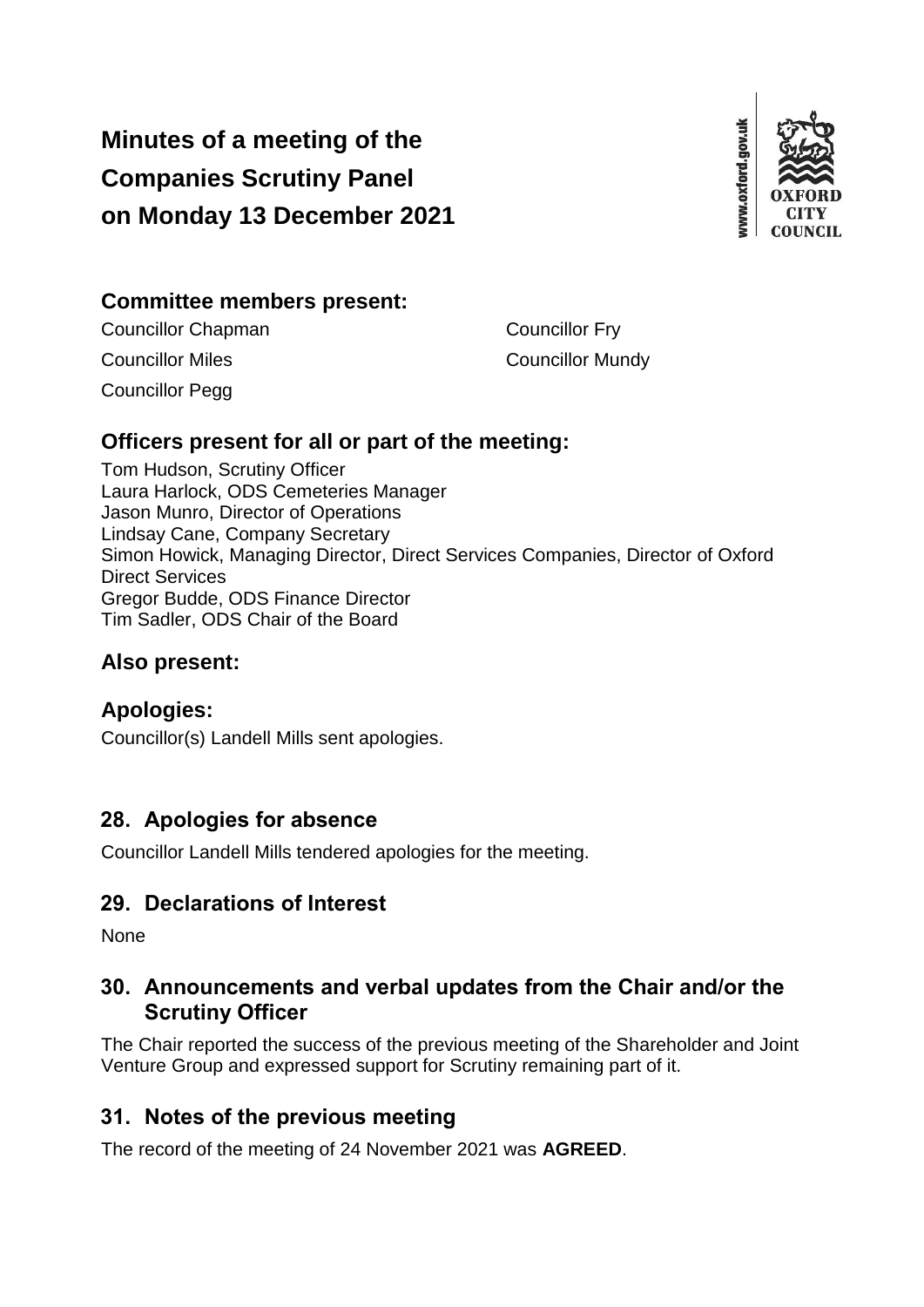# **32. Items to be considered in private**

The Panel resolved to move into private session following the presentation of the public report on the grounds that the presence of the public would likely involve the disclosure of exempt information in accordance with paragraph 3, Part 1, Schedule 12A of the Local Government Act 1972.

# **33. Tree Planting and Management**

Simon Howick, ODS Chief Executive, Jason Munro, ODS Director of Operations, and Laura Harlock, ODS Parks and Open Spaces Manager presented a Scrutinycommissioned report on Tree Management to the Panel.

The Council's Tree Policy arose from a near-miss with an individual, following which a more rigorous and systematic system of surveying and managing trees was implemented.

The ODS Tree Service services the c 100,000 Council-owned trees on a three-year basis, surveying them all and developing a prioritised plan of works. Ad hoc inspections also took place. It is also responsible for surveying the County Council's trees though a s.42 and s.42+ agreement. The Service is also responsible for planting of trees, and emergency work such as during storms. The team is made up of three people, with a fourth seasonal worker in the spring and summer months.

The Service's tree planning on average involves the planting of approximately 90 trees per annum with a view to replacing in wards where practicable trees previously felled. The seasonal worker who is responsible for this is currently at maximum capacity, so additional tree planting would require investment in additional staff or equipment.

Councillors requested that the schedule for ward visits be made available to them, which was agreed.

Members also asked about how the capacity of the team was impacted by the secondment of one of the three full time staff to Oxford City Council. Careful planning had allowed this to work, but did cause a slight pressure when remaining staff were taking holiday. Regular surveying did also mean that when storms came, it created lower peaks of remedial work afterwards.

The balance between ad hoc and scheduled surveys was explored. Ad hoc surveys had halved in regularity since the Policy was implemented, and ran at about 12 per week.

Clarification over who was responsible for undertaking works on or ultimately replanting damaged trees was raised. In the end it came down to tree ownership; a tree owned by the Council would be the Council's responsibility, but one in private ownership would not. Likewise, the Council did undertake surveying of County Council trees, but it would not then undertake the works required unless done so via a further contract.

The report was **NOTED** and no recommendations were made.

Jason Munro and Laura Harlock left the meeting at the end of this item.

NB There are confidential minutes associated with this item.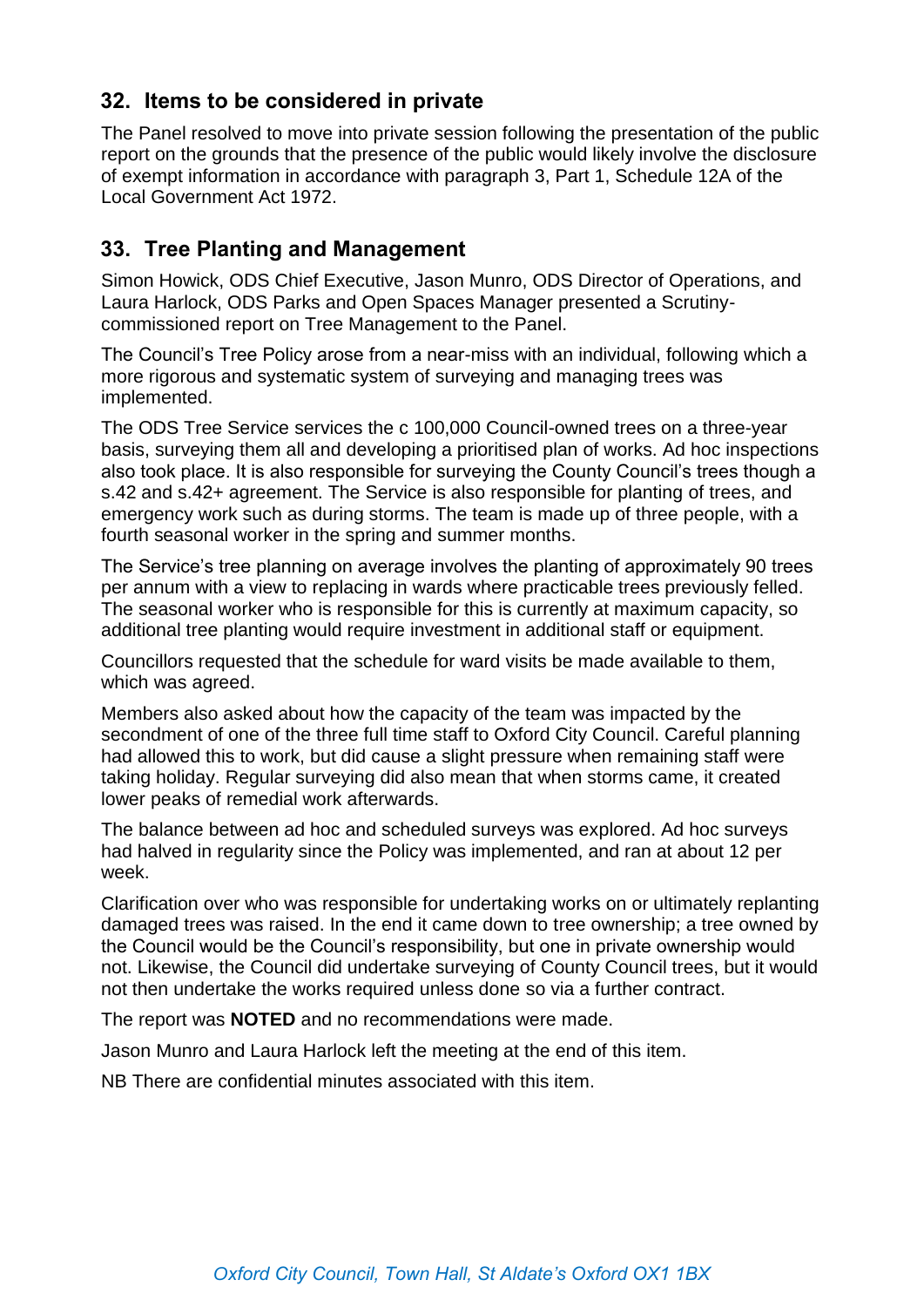# **34. Shareholder and Joint Venture Group reports**

Minutes of the consideration of the relevant Shareholder and Joint Venture Group reports are detailed below.

### **35. ODS reports**

Minutes below

# **36. OCHL report**

# **37. Barton Report**

# **38. OxWED report**

#### **a) ODS minutes**

Simon Howick, ODS Chief Executive, Tim Sadler, ODS Chairman, and Gregor Budde, ODS Financial Director, presented the ODS report to the Panel.

The Panel **AGREED** that the following recommendations would be taken up at the Shareholder and Joint Venture Group:

- 1) That future development of the score card includes environmental and sustainability elements.
- 2) That the SJVG requests a review from Council and ODS to assess how the depot project took such a long time to make a decision over Redbridge, one which was ultimately negative.

NB There are confidential minutes for this item.

#### **b) OxWED minutes**

No report to consider

#### **c) Barton minutes**

No report to consider.

#### **d) OCHL minutes**

No report to consider.

### **39. Date of the Next Meeting**

The dates of the next meetings were **NOTED.**